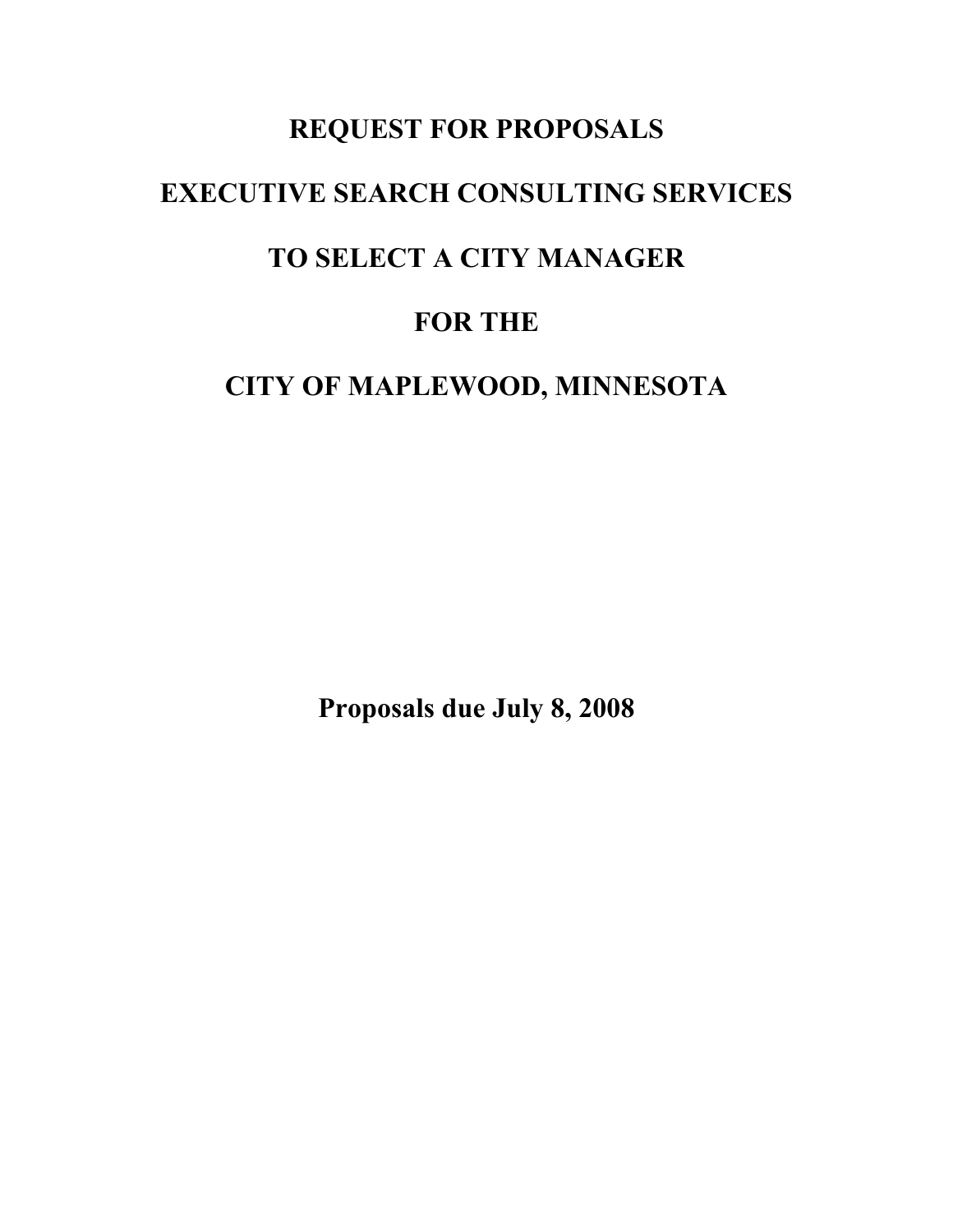# INDEX

| <b>SECTION</b> | <b>DESCRIPTION</b><br>General Information about Maplewood |
|----------------|-----------------------------------------------------------|
| Н              | City/Consultant Responsibilities                          |
| Ш              | Performance Specifications                                |
| IV             | Instructions on Submitting Proposals                      |
| V              | <b>Selection Procedure</b>                                |
|                | Proposed Timeline                                         |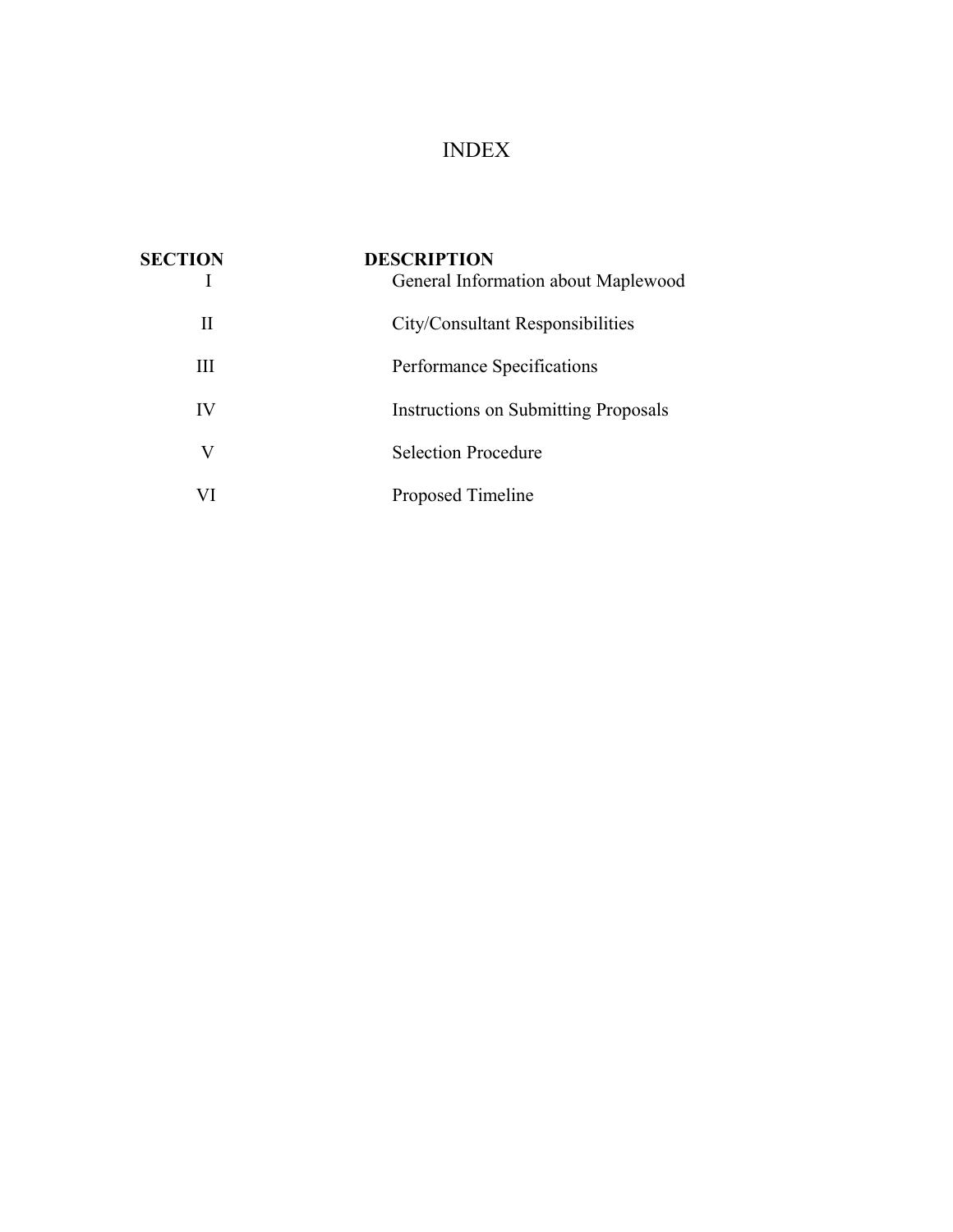#### I. GENERAL INFORMATION ABOUT MAPLEWOOD

- A. City Organization
	- 1. Maplewood is a statutory city with the Council-Manager form of government.
	- 2. A full-time professional City Manager administers the operations of the city with the assistance of seven department heads.
	- 3. The number of regular full-time and part-time employees by department is:

| <b>DEPARTMENT</b>             | $\#F/T$                     | $\#P/T$         |
|-------------------------------|-----------------------------|-----------------|
| <b>Community Development</b>  | 12                          | 2               |
| Finance                       | 5                           | 2               |
| Fire                          | 17                          | 84 Paid On-Call |
|                               |                             | Firefighters    |
| General Government            | $\mathcal{D}_{\mathcal{L}}$ | 5               |
| <b>Citizen Services</b>       | 16                          | 20              |
| Human Resources               |                             | $_{0}$          |
| Police                        | 59                          | 2               |
| <b>Public Works</b>           | 41                          | 5               |
| <b>Information Technology</b> | 3                           |                 |
| <b>TOTAL</b>                  | 156                         | 115             |

### B. City Operations

- 1. Maplewood provides a population of in excess of 35,675 the traditional municipal services such as police, firefighting, street maintenance, recreation programs (including 90,000 square foot community center), park maintenance, planning and building inspections as well as a full-time deputy registrar facility at its City Hall.
- 2. Total budgeted expenditures for 2008 are \$39,700,000.00 including debt service.
- 3. The City of Maplewood provides services over 10-square mile area.

#### II. CONSULTANT RESPONSIBILITIES

- A. Advertising
	- 1. The consultant will arrange for ads in the ICMA newsletter and local newspaper. In addition, affirmation action agencies will be contracted.
- B. Accepting Applications
	- 1. The consultant will accept and acknowledge applications.
- C. Data
- 1. City staff and elected officials will cooperate with the selected consultant in providing requested information and scheduling meetings.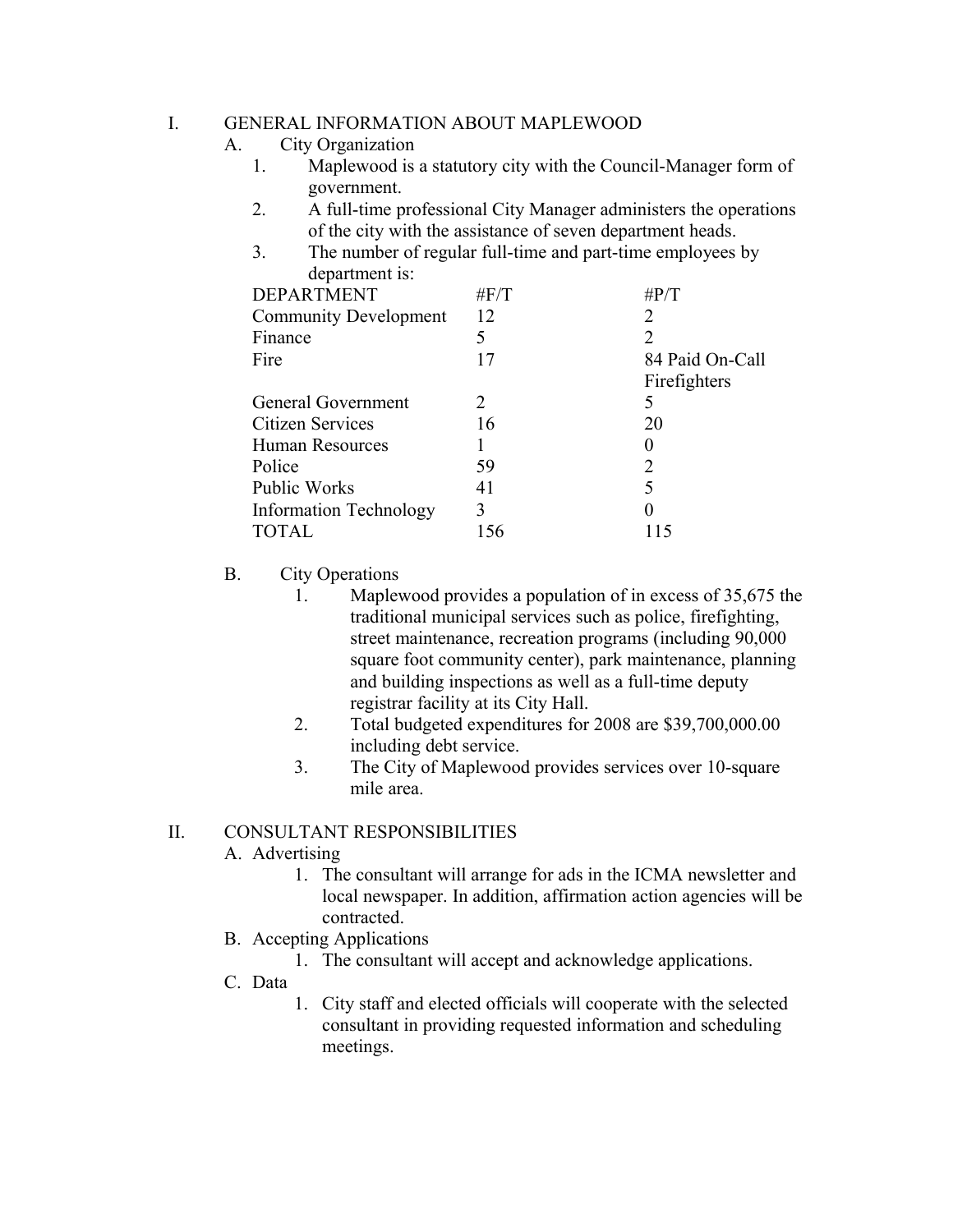### III. PERFORMANCE SPECIFICATIONS

### A. Scope of Services

- 1. Evaluate the City's unique needs based on financial condition, existing programs, organization, etc. to determine appropriate areas of expertise required by candidates.
- 2. Evaluate the Mayor and City Council's expectations and use in the screening process.
- 3. Evaluate citizens', businesses', employees' (unions) and Commission members' needs and expectations.
- B. Reports and Timing:
	- 1. The consultant will prepare ten copies of all reports.
		- a. A report of the methods and criteria to be used in the screening process.
		- b. A report recommending the candidates for interview.
	- 2. A verbal presentation of each report will be made to the Mayor and the City Council.
	- 3. The expeditious timing of the entire process is an important factor. This item must be addressed in the proposal.
- IV. INSTRUCTIONS ON SUBMITTING PROPOSALS
	- A. Proposals must be submitted by 4:30 p.m. July 8, 2008 to:
		- 1. R. Charles Ahl, Acting City Manager City of Maplewood 1830 East County Road B
			- Maplewood, MN 55109
	- B. Ten copies of the proposal are required to be submitted.
	- C. The proposal shall include the following information:
		- 1. A statement of your understanding of the work, description of the approach, explanation of the procedures to be used, and time table to be followed.
		- 2. Qualifications of the personnel proposed to supervise and perform the work. This should include biographies, including experience of the individuals who will be assigned to the work and relevant experience of each in working with municipalities.
		- 3. A listing of Minnesota and other cities that your firm has provided consulting services to during the past three years.
		- 4. The not-to-exceed fee for performing the work, including out-ofpocket expenses. Include a breakdown of this showing the hours to be worked by category of personnel, hourly billing rate, and total cost.
		- 5. Indicate the fee payment schedule.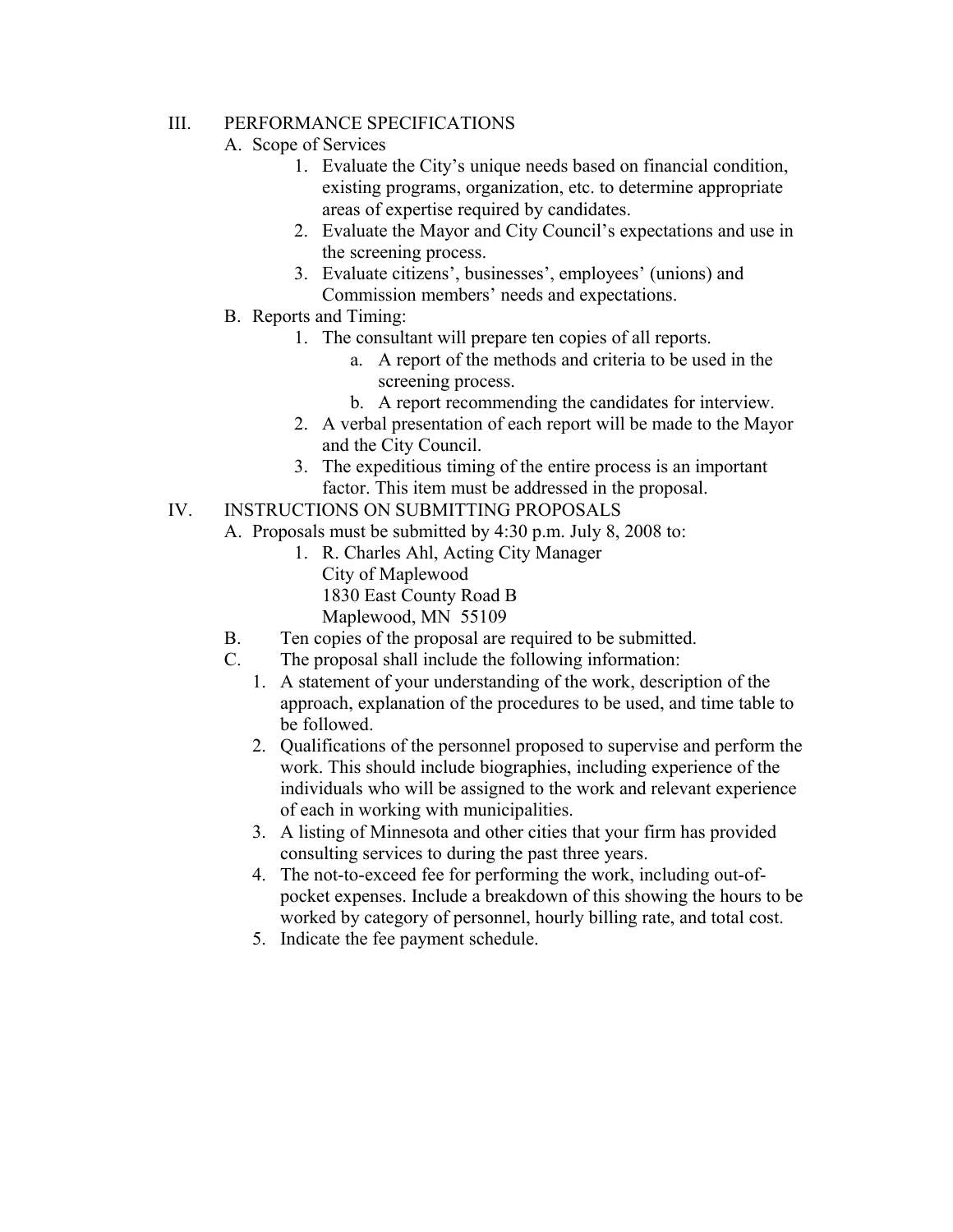## V. SELECTION PROCESS

A. The proposal will be evaluated upon the following factors:

- 1. Relevant experience of the firm.
- 2. Reputation of the firm based on references.
- 3. Qualifications of personnel to be assigned.
- 4. Agreement to meet or exceed the performance specifications.
- 5. Commitment to complete the process in a timely manner.
- 6. Ability to communicate the work plans in an organized, clear and convincing manner.
- 7. Estimated cost of the study.
- B. The Mayor and City Council may conduct oral interviews with some or all of the firms that submit proposals.
- VI. TIMELINE
	- A. Following is a proposed timeline developed by the City staff and City Attorney. The consultant should provide a more detailed timeline as part of the proposal, indicating if this timeline can be met.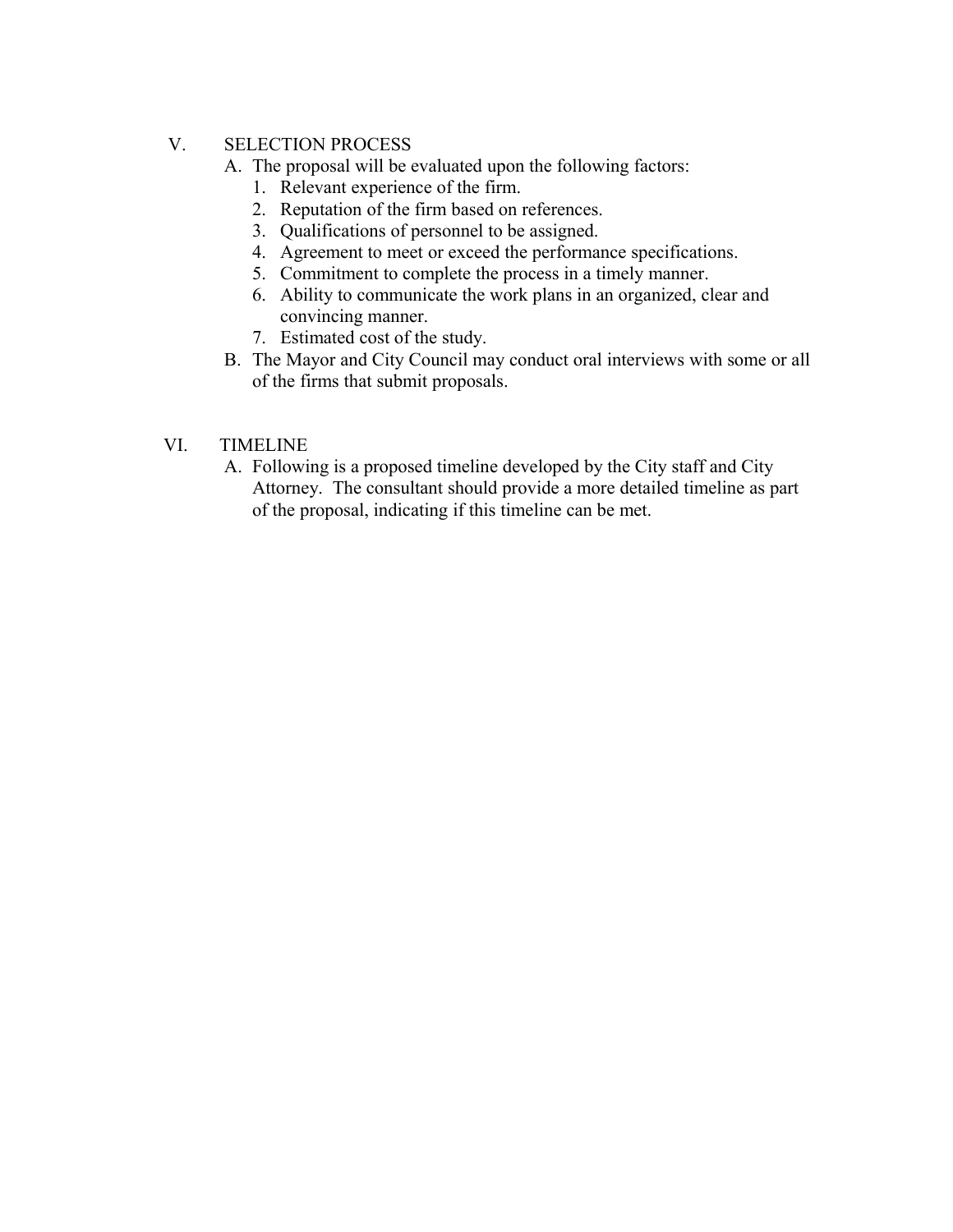## **CITY MANAGER RECRUITMENT PROPOSED TIMELINE JUNE 2008**

| 6/24/08                       | Letters sent to 6 recruiting firms with RFP to:<br>- Personnel Decisions. Inc.<br>- Springsted, Inc.<br>- The Brimeyer Group, Inc.<br>- The PAR Group<br>- Mark Sathe and Associates<br>- DMG-Maximus, Inc.<br>Proposals due July 8, 2008.              |  |
|-------------------------------|---------------------------------------------------------------------------------------------------------------------------------------------------------------------------------------------------------------------------------------------------------|--|
| Between 7/9/08<br>and 7/18/08 | City Council is provided proposals to review and rank by<br>$7/18/08$ .                                                                                                                                                                                 |  |
| 7/21/08                       | Final ranking of Consultants provided to City Council.<br>Top two firms scheduled for Council interviews at 7/28/08<br>Workshop.                                                                                                                        |  |
| 7/28/08                       | Workshop—Search Firm chosen as consultant to proceed.                                                                                                                                                                                                   |  |
| 7/28/08                       | Council approves search firm and authorizes city officials<br>to execute a contract with budget of \$XX, XXX.                                                                                                                                           |  |
| 9/26/08                       | Deadline for candidates to apply for the position. Search<br>firm receives applications. They review, screen and<br>evaluate candidates.                                                                                                                |  |
|                               | Final determination of process on five interview groups,<br>with approximately? members each:<br>Mayor and City Council<br>1.<br><b>Commission/Board Members</b><br>2.<br>3.<br>Citizens<br><b>Business Owners</b><br>4.<br>5.<br><b>City Employees</b> |  |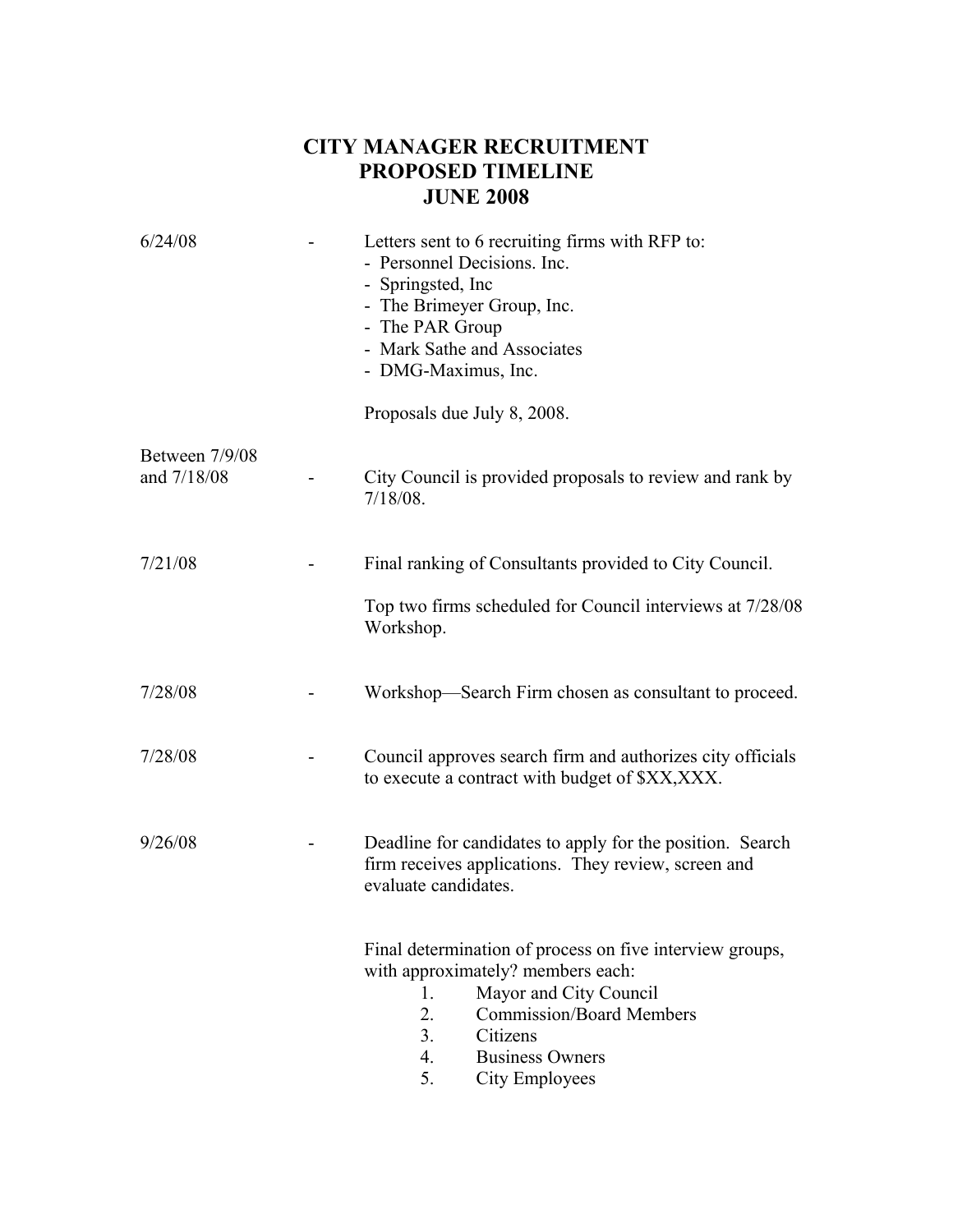| 9/29/08            | Letters sent to these groups to solicit interest in<br>participating in panel interviews.                                                                                                                                                  |
|--------------------|--------------------------------------------------------------------------------------------------------------------------------------------------------------------------------------------------------------------------------------------|
|                    | No. of people participating on the following panels:<br>Mayor/City Council $-5$<br>1.<br>2.<br>Commission/Board Members – ?<br>3.<br>Citizens $-$ ?<br>4.<br><b>Business Owners - ?</b><br>$Employes - ?$<br>5.                            |
|                    | During this time questions solicited from these<br>groups and submitted to Search Firm.                                                                                                                                                    |
| 10/26/08           | Search firm & City Council create list of semi-finalists.<br>Through process of rating and ranking these candidates, a<br>priority list of semi-finalists is created to continue the<br>process.                                           |
| $11/10$ to $11/14$ | Interviews with semi-finalists.                                                                                                                                                                                                            |
|                    | *Criteria candidates are ranked on by all groups:<br>Human Relations<br>Judgment & Decision Making<br>Leadership<br><b>Personal Characteristics</b><br><b>Technical Skills</b><br><b>Communication Skills</b><br>Administrative<br>Overall |
| 11/20/08           | Special Council meeting set for Council to interview the 3<br>finalists.                                                                                                                                                                   |
| 11/24/08           | Position offered to Finalist.                                                                                                                                                                                                              |
| 12/08/08           | Council approves new Manager's employment contract and<br>directs execution of contract.                                                                                                                                                   |
| 01/05/09           | New City Manager starts employment with Maplewood.                                                                                                                                                                                         |